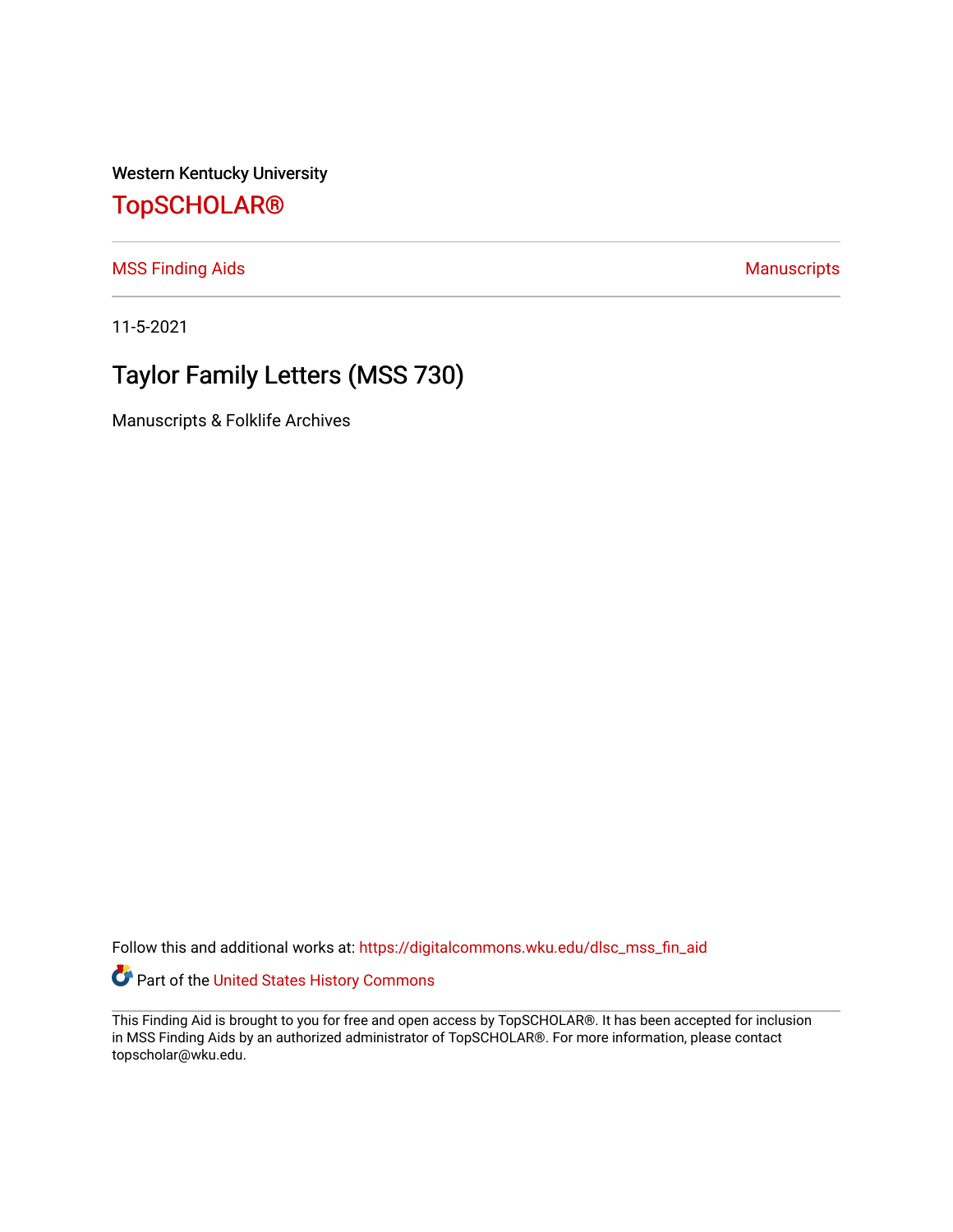Manuscripts & Folklife Archives Department of Library Special Collections Western Kentucky University Bowling Green, KY 42101-1092

#### *Descriptive Inventory*

## **MSS 730 TAYLOR Family Letters**

 $\frac{1}{2}$  box. 5 folders. 28 items. 1918-1921. Originals.

SC2021.62.1

# *BIOGRAPHICAL NOTE*

Born in Bowling Green, Kentucky on 1 March 1855, Carrie Burnam studied at Cedar Bluff College in Woodburn. After graduating in 1877, she started a small dressmaking business in her family home. In 1879, she married Aaron H. Taylor, and the following year moved her business to a commercial location in Bowling Green. By 1902, the Mrs. A. H. Taylor Company occupied a large building on State Street and had grown to become one of the most successful businesses in Kentucky. Employing as many as 300 seamstresses, Taylor maintained an extensive mail-order clientele, kept offices in New York and London, and regularly traveled to Europe to purchase fabrics and trim for her designs. Carrie Burnam Taylor ran her dressmaking firm until her death on 24 November 1917. The firm closed its doors in 1930.

### *COLLECTION NOTE*

This collection consists of letters of Aaron H. Taylor and William B. Taylor, Carrie Taylor's husband and son respectively. Some are misdated or undated, but all appear to have been written in the four-year period after Carrie Taylor's death on 24 November 1917. The letters are to Carrie Taylor's daughter Louise (Taylor) Beckwith and her husband Herbert Beckwith, then living in Pasadena, California. Also included is financial information prepared for Louise Beckwith concerning her mother's estate and her dressmaking firm, the Mrs. A. H. Taylor Company.

William B. Taylor's letters to his sister largely concern financial matters in the aftermath of their mother's death. "Will" discusses the division and maintenance of assets (which include the family homestead, property in Venice, California and other rental properties, warrants, and stock in The Citizens National Bank of Bowling Green) as well as investments, expenses, and the business prospects of the company. He is attentive to Louise's interests and provides her with financial statements, but notes the challenges facing the company, especially in the uncertain economic climate of World War I. He nevertheless hopes to obtain some government contracts and believes he can build up the business with his father's counsel and advice. On the subject of fashion, he asks Louise to tell him when her young son Burnam is "ready for his first long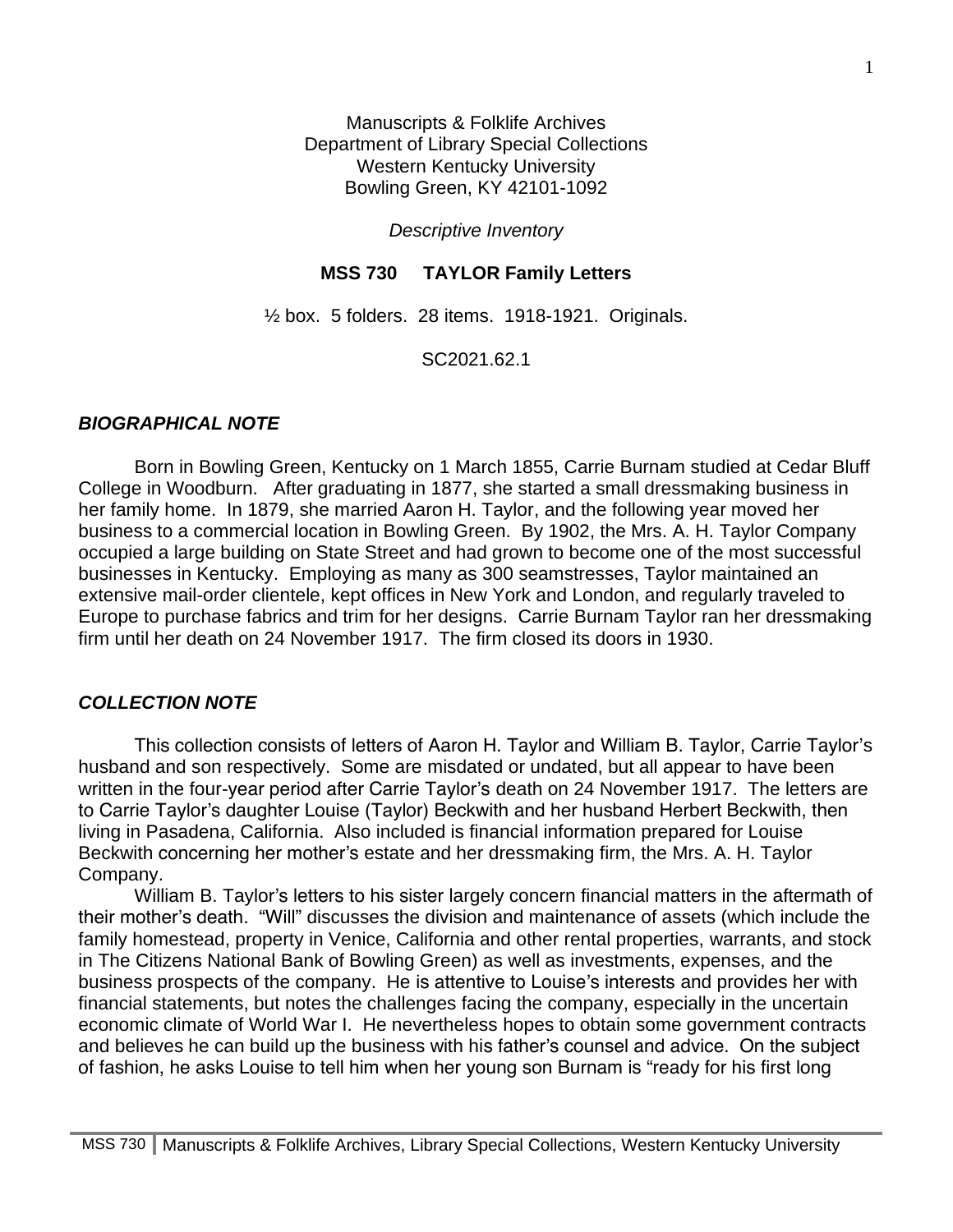suit"; for Louise, he offers several suggestions including "a white serge coat suit," suitable for year-round wear in Pasadena at a tea, church or "dress up afternoon affair."

In a letter to Louise's husband Herbert, Will contemplates purchasing his father's interest in the business but fears "its passing to other hands in case of my death." Indeed, Will appears to have suffered from poor health: the collection includes a resolution of the Board of Directors of The Citizens National Bank following his untimely death on 4 May 1920.

With one exception, Aaron H. Taylor's letters to his daughter are written after Will's death. He too discusses the financial affairs of his late wife's company, particularly its stockholdings in The Citizens National Bank of Bowling Green. He writes of his wish to keep the business going but also of the possibility of selling, and of the departure of some employees due to his attempts to reduce wages. Of interest is an undertaking signed by Taylor and by company manager Nathalie Baldy agreeing not to employ or do business with Louise's now-widowed sister-in-law, Louise (Matlock) Taylor, or two other Matlock family members as long as Louise Beckwith holds an interest in the company. Aaron Taylor comments on the necessity of maintaining a work volume to meet the payroll of 110 women; Miss Baldy, he observes, needs encouragement in "getting the work out promptly" and is "over anxious to have the dresses pretty." He also reports on the disposition of a seal coat and mink coat of his late wife's, subject to taxation under a new law affecting cold storage facilities.

A few of the letters use letterhead designed to facilitate the mail-order business of the Mrs. A. H. Taylor Company. Along the left margin are instructions to customers explaining pricing, samples, substitutions and measurements, including any special requirements for orders of mourning garments.

#### *SHELF LIST*

| BOX <sub>1</sub>    | <b>Taylor Family Letters</b>                                                                    | 1918-1921       | 28 items |
|---------------------|-------------------------------------------------------------------------------------------------|-----------------|----------|
| Folder 1            | Inventory                                                                                       |                 | 1 item   |
| Folder <sub>2</sub> | William B. Taylor letters to Louise (Taylor)<br><b>Beckwith and Herbert Beckwith</b>            | 1918-1919, n.d. | 12 items |
| Folder <sub>3</sub> | <b>Resolution of Citizens National Bank Board</b><br>of Directors on death of William B. Taylor | 1920            | 1 item   |
| Folder <sub>4</sub> | Aaron H. Taylor letters to Louise (Taylor)<br><b>Beckwith</b>                                   | 1918-1921       | 8 items  |
| Folder <sub>5</sub> | <b>Financial statements</b>                                                                     | 1918-1920, n.d. | 6 items  |